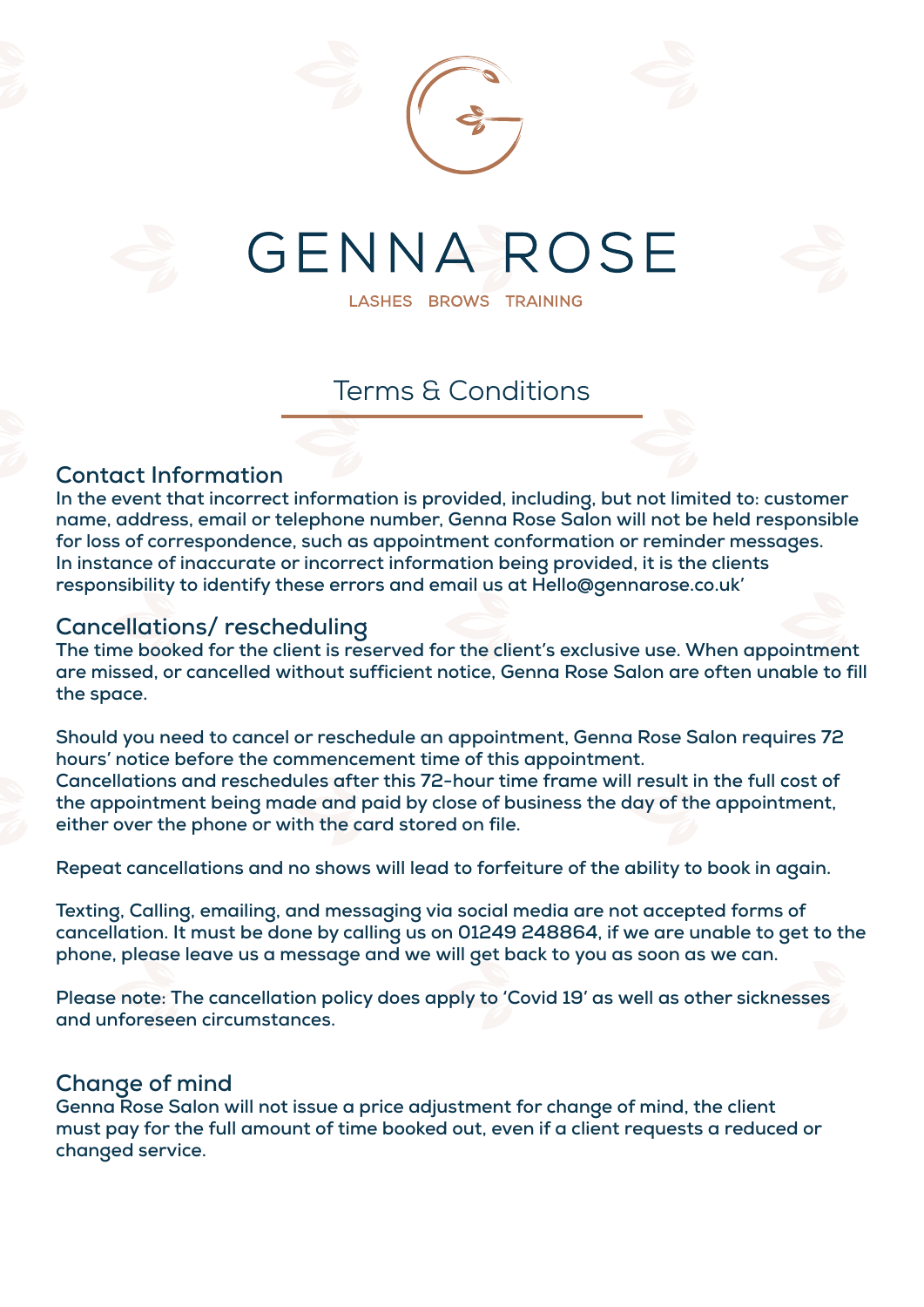

LASHES BROWS TRAINING

# Terms & Conditions

#### **Patch Tests**

**A patch test is mandatory for Lash Lifts, Lash Tints, Brow tints, Brow Lamination and Henna Brows. Patch tests are only valid for 6 months, if you haven't been to us since your last treatment/patch test you will need to be re-patch tested. It is your responsibility to book the patch test at least 48 hours before your appointment, if you fail to do so and you are unable to make the appointment because of this, the cancellation policy will apply.**

#### **Lateness**

**Genna Rose Salon does not extend service times or issue refunds/price adjustments for late arrivals. Failure to arrive exactly on time for an appointment will lead to service alterations, allowing us to perform only the most important parts of the service. Arriving more than 8 minutes late for an appointment will result in it's immediate cancellation. Full payment of the services booked will be taken using the card stored on file and a receipt will be sent to the email address provided by the client. Please reach out if you are going to be late on 01249 248864.** 

#### **Gift cards**

**Gift cards are valid for 6 months from date of purchase. Gift cards cannot be transferred. We cannot replace or honour the value of gift cards in the event of them being lost or stolen.**

#### **Phones and distractions**

**Phone conversations or asking your Lash Artist to answer/ reply to your phone is not permitted during your appointment.**

#### **Children**

**Children are not permitted in the salon. In the event of you bringing a minor with you, all appointments will be rescheduled, and the cancellation policy will take effect.**

#### **Age Requirements**

**Genna Rose salon is 16+. Clients may be required to show proof of ID before the commencement of a service. People under the age of 16 will be denied service.**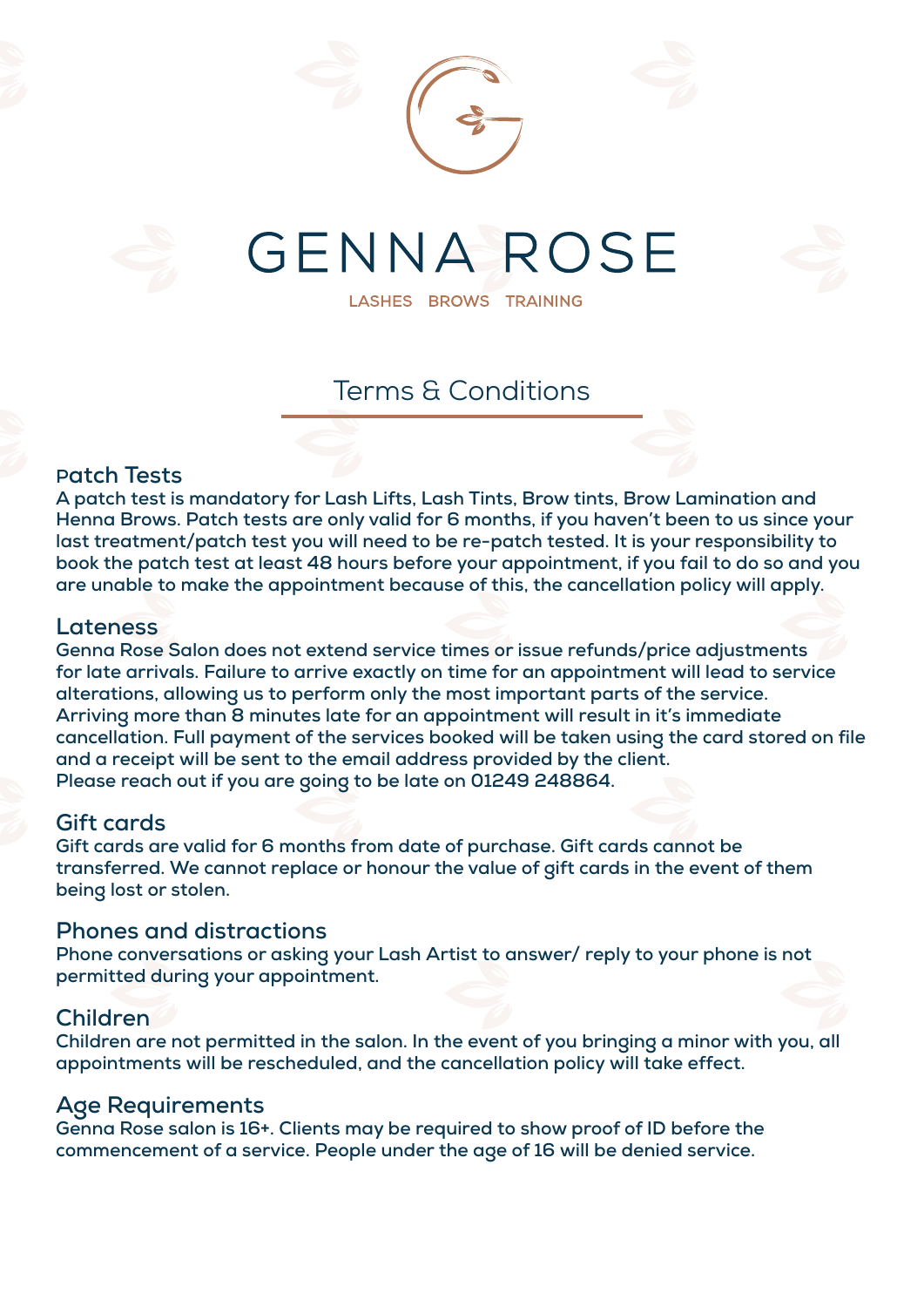

LASHES BROWS TRAINING

### Terms & Conditions

#### **Right to refuse**

**Genna Rose Salon retains to rights to refuse a service at any time, for any reason, including but not limited to frequent cancellations, lateness, and failure to comply with the policies included in this document.**

#### **Complaints and Feedback**

**Our priority is for you to be completely satisfied with the service you receive from us. We run a professional business, so we aim to deliver the highest standards in everything we do. Complaints are rare but we take them very seriously, so we have a complaints policy and process which we follow to make sure that things are put right where needed and we can learn from your feedback.**

**If you are not happy with the service you receive, please tell a member of staff either before you leave the salon, or as soon as possible once you have left. We will listen to your feedback and ask any necessary questions to understand your complaint, we aim to resolve any complaints within 8 weeks. If you have already left the salon, do not go to another salon as we have the right to see exactly what the service or treatment you have received from us, looks like. If you alter your service/treatment elsewhere, we will not be able to rectify any problems and will be unable to offer any sort of resolution. Please see our 'Customer Complaints Policy' in the salon, for the full policy.**

#### **Property Loss or Damage**

**It is your responsibility as the owner, to take care of any property you bring into the salon. We take no responsibility for any property which is lost or damaged unless it is damaged by a member of staff due to carelessness. Anything left in the salon will be held for 8 weeks, we will do our best to contact you to retrieve your property.**

#### **Discounts**

**Discount codes are not to be used on, Retail, Combo deals or services under £25. One discount code applied at one time.**

#### **Other Terms & Conditions**

**Some of our services/treatments will come with their own specific terms and aftercare. These will be highlighted individually either upon booking, consultation or at your appointment.**